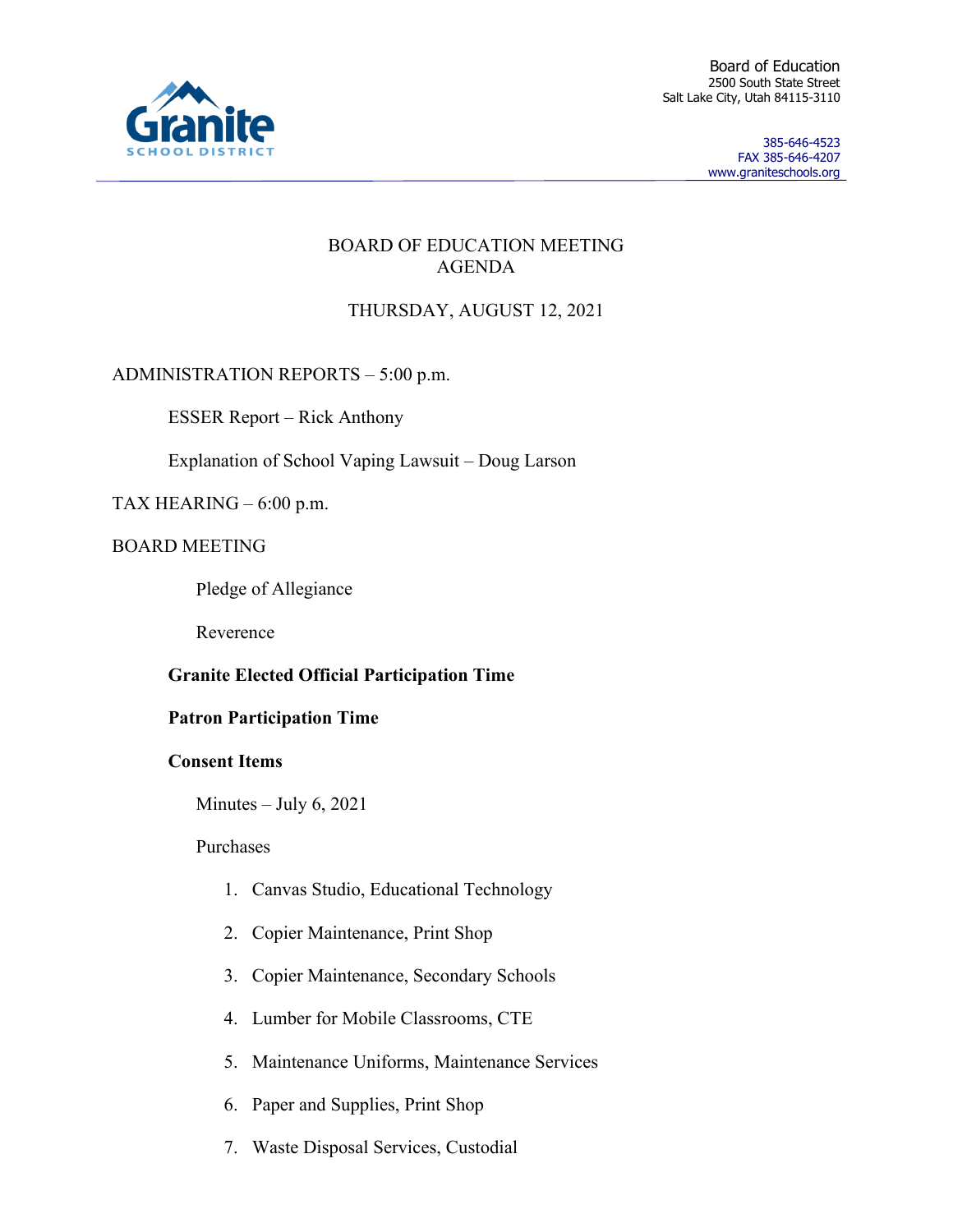#### Award of Contracts

- 1. Alternative Medical Options Health Plan, Human Resources
- 2. Communication Software Platform, Information Systems
- 3. Demolition, West Lake Junior High
- 4. HVAC (Chiller) System, Matheson Junior High
- 5. Rebuild, Cyprus High School

### Change Orders

- 1. Cottonwood High, Track Upgrades
- 2. Skyline High School, Rebuild

### Personnel

- 1. Leaves of Absence
- 2. Employee Hires and Separations
- 3. Administrative Appointment

### Financial Reports

- 1. Purchase Order Summary
- 2. Accounts Payable Pay Vouchers
- 3. Direct Electronic Transfer of Funds
- 4. Change Order Summary Report
- 5. Principals' Cash Report June 2021
- 6. Monthly Budget Report June 30, 2021

### Continuing Improvement Plans

### Early Literacy Plan

LAND Trust Amendments

LAND Trust Final Report for 2019-2020

Sewer Line Easement, Taylorsville-Bennion Improvement District